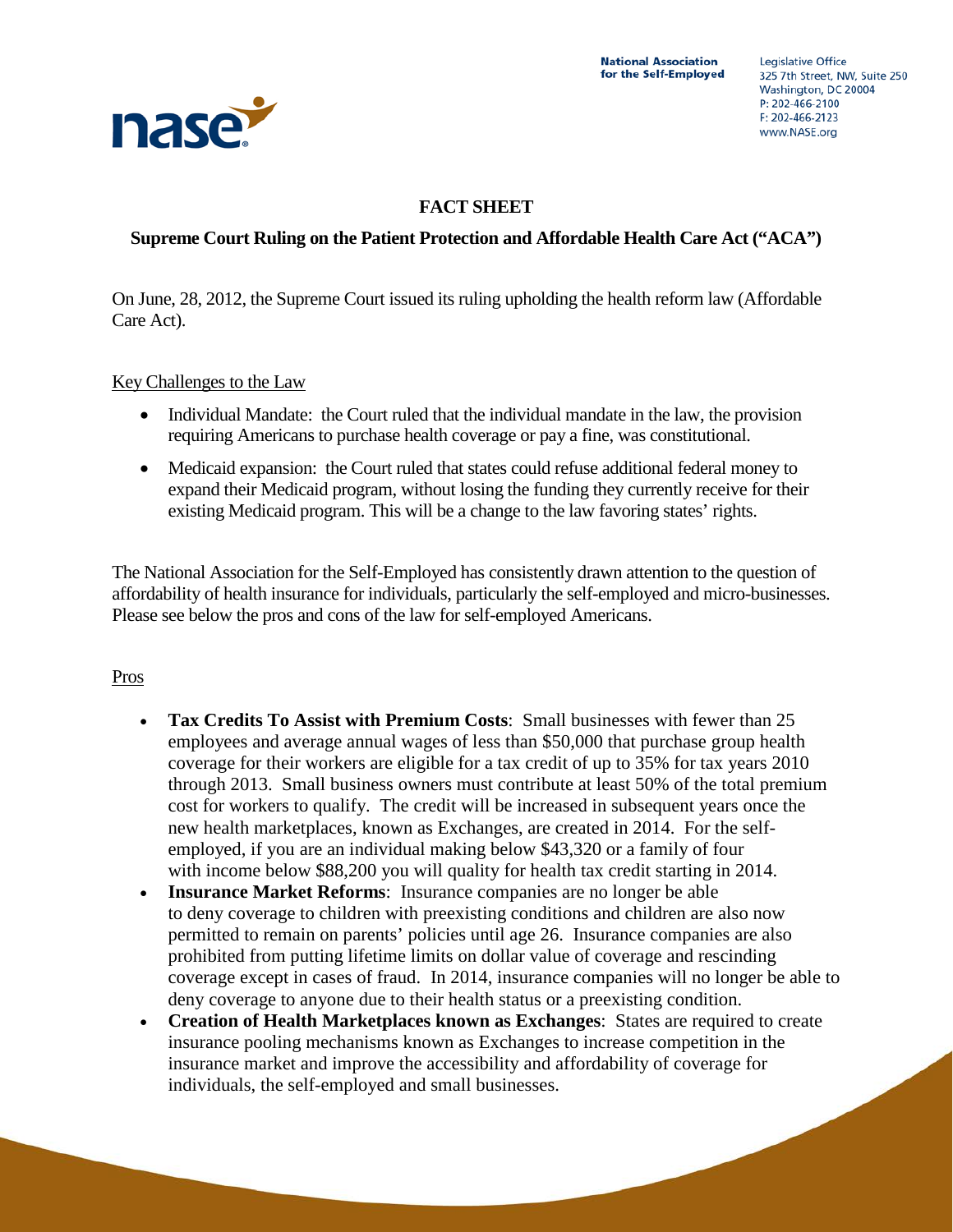

Cons

- **Assistance with Affordability for the Self-Employed**: As mentioned above, the selfemployed will get a tax credit if they fall within certain income requirements. However, while small businesses get immediate assistance, the self-employed must wait until 2014. Additionally, the only way to access the tax credit is if a self-employed business owner drops the insurance they have and buys coverage in the newly created state-based Exchanges. This requirement makes it difficult for the self-employed to keep the coverage they have if they like AND get assistance with affordability.
- **New Benefit Requirements Add to the Cost of Coverage**: Under the law, the Department of Health and Human Services will create a new essential health benefits package which would provide for a comprehensive set of services. All insurance must have benefits equal to or greater than the new essential benefits package. The selfemployed will now have access to more comprehensive, but also more expensive health insurance. The Congressional Budget Office found that those in the individual market such as the self-employed would be paying anywhere from 10 percent to 13 percent higher in premium costs after reform is fully implemented in 2014.
- **Mandates Requiring the Purchase of Coverage**: With the Supreme Court ruling, all Americans, including the self-employed, will be required to have qualifying health coverage or pay a tax penalty. Exemptions will be granted for financial hardship, religious objections, and other qualifying factors. In small businesses with more than 50 employees that do not provide coverage to workers, the business owner will be required to pay a fee per employee. Those businesses with less than 50 employees are exempt from the employer mandate.

## Next Steps

As the implementation of the ACA moves forward, the NASE will continue to work to ensure that America's smallest businesses have a voice in the implementation process and to pass legislation to fix and improve the Affordable Care Act as it relates to lowering the cost of health insurance.

The NASE has identified three key areas we believe are the most important for the self-employed:

- 1. The regulations relation to creation of Exchanges, State and Federal;
- 2. Defining Essential Health Benefits;
- 3. Passing legislation to lower costs: permanent self-employment tax deduction for health insurance, expansion of Health Reimbursement Arrangements, improving and expanding high deductible health plan options, etc.

For more information and to get involved, please visit the NASE's website: <http://www.nase.org/YourVoiceInDC.aspx>